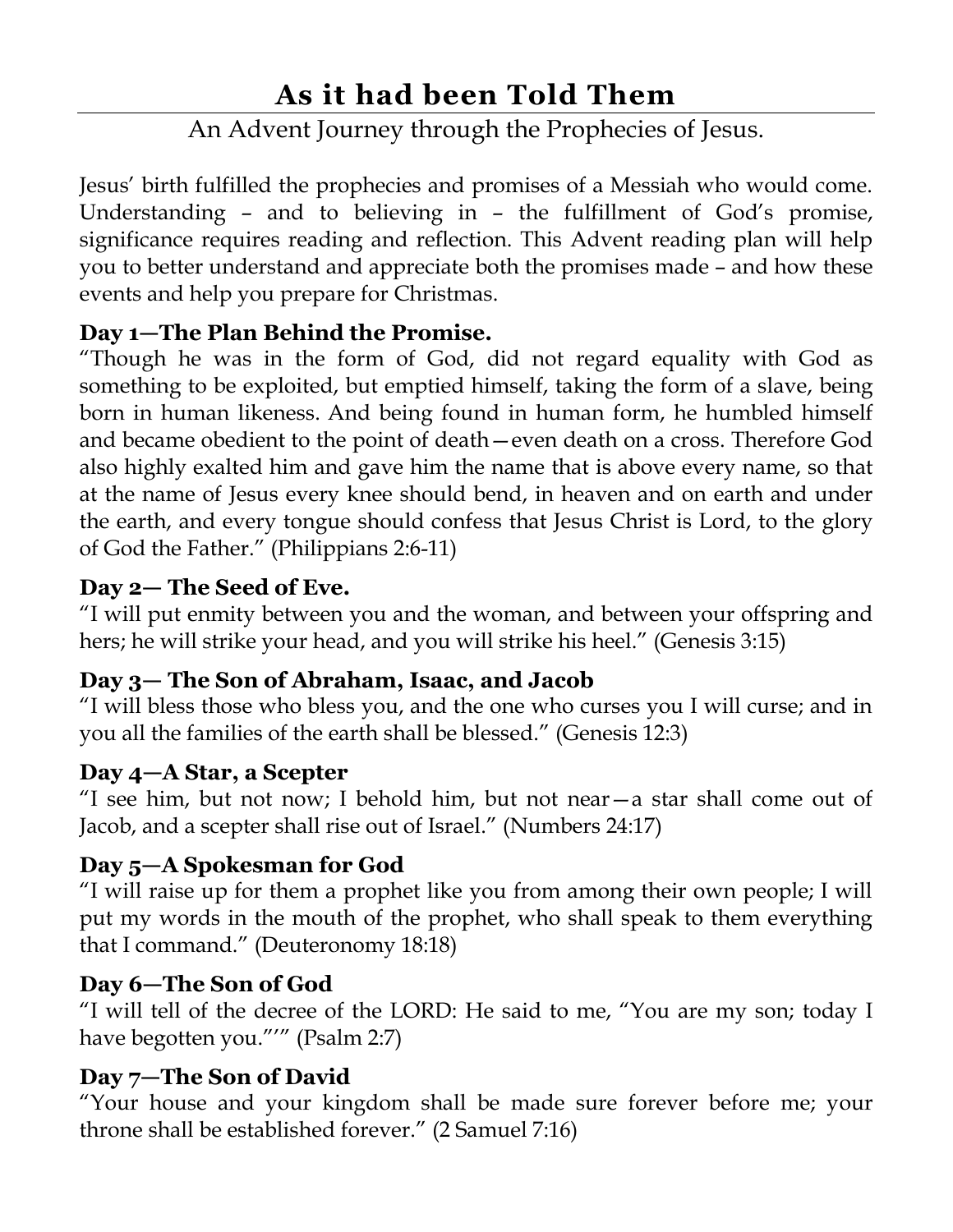## **Day 8—The Sovereign Lord**

"You have given them dominion over the works of your hands; you have put all things under their feet." (Psalm 8:6)

### **Day 9—Separated for our Sin**

"My God, my God, why have you forsaken me? Why are you so far from helping me, from the words of my groaning?" (Psalm 22:1)

#### **Day 10—Scorned by Men**

"But I am a worm, and not human; scorned by others, and despised by the people." (Psalm 22:6)

#### **Day 11—A Stone Rejected**

"The stone that the builders rejected has become the chief cornerstone." (Psalm 118:22)

#### **Day 12—A Sign**

"Therefore the Lord himself will give you a sign. Look, the young woman is with child and shall bear a son, and shall name him Immanuel (which means 'God is with us')." (Isaiah 7:14)

#### **Day 13—A Stone of Stumbling**

"He will become a sanctuary, a stone one strikes against; for both houses of Israel he will become a rock one stumbles over—a trap and a snare for the inhabitants of Jerusalem." (Isaiah 8:14)

#### **Day 14—A Son for Us**

"For a child has been born for us, a son given to us." (Isaiah 9:6)

#### **Day 15—The Sovereign King**

"Authority rests upon his shoulders; and he is named Wonderful Counselor, Mighty God, Everlasting Father, Prince of Peace." (Isaiah 9:6)

#### **Day 16—A Shepherd**

"He will feed his flock like a shepherd; he will gather the lambs in his arms, and carry them in his bosom, and gently lead the mother sheep." (Isaiah 40:11)

#### **Day 17—The Servant of the Lord**

"Here is my servant, whom I uphold, my chosen, in whom my soul delights; I have put my spirit upon him; he will bring forth justice to the nations." (Isaiah 42:1)

#### **Day 18—Set Apart**

"I am the LORD, I have called you in righteousness, I have taken you by the hand and kept you; I have given you as a covenant to the people, a light to the nations,